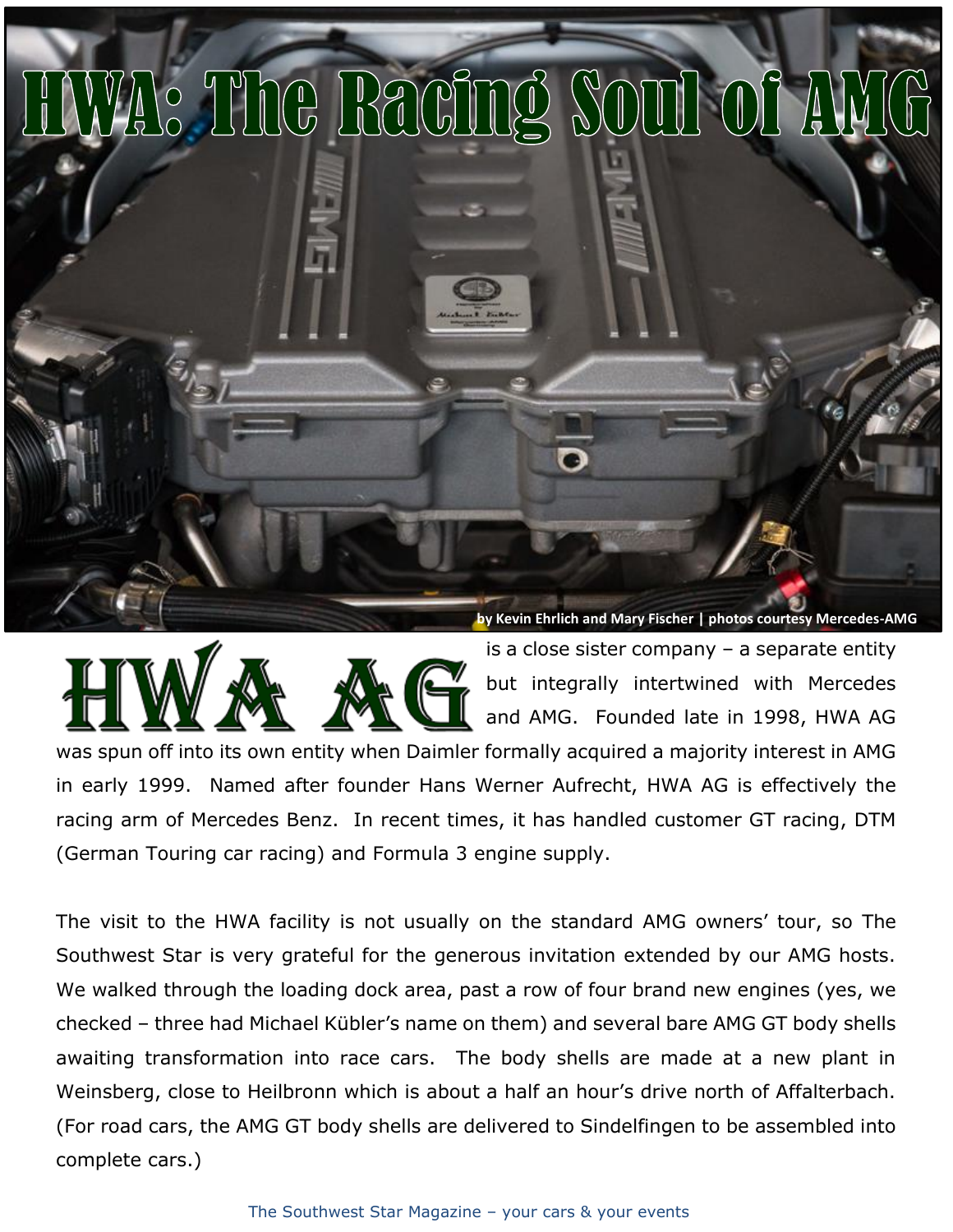GT3 racing is intended to make racing versions of road cars, apply regulations to keep them close in performance capability, and prevent expense escalation. The AMG GT road car platform provides the starting point for the AMG GT3 race car. Mercedes contracts with HWA to build new AMG GT3 race cars, deliver them to new customers, and then support them with knowledge and parts when they race.

We entered a long rectangular open workshop where half a dozen AMG GT3 race cars in various states of assembly were arrayed in front of us. The shop was clean and tidy but

not overly clinical, evidence of a working shop rather than a showpiece.

An AMG GT3 race car shares the aluminum roof and chassis with the AMG GT road car, but nothing more. At the first station, wiring and electronics were being added to the basic clean chassis. Thereafter, the chassis moves to its right through several other stations, each adding requisite parts towards a completed race car. Each car is cloaked in black carbon fiber and Kevlar bodywork as it moves down the assembly line. Customers usually opt to wrap their cars in custom liveries for the race track rather than paint them.

The entire process takes about two and a half weeks. The same ethos of personal



ownership that underlies the "One Man, One Engine" assembly operation is also present in the race shop. In fact, arguably the engine assembly ethos came directly from the race track where no mechanic wanted to be the weak link in the chain.

Each car is custom ordered by a racing team. Parts are ordered with an online catalog, akin to an Amazon.com framework. On our tour, a buildsheet in one of the cars identified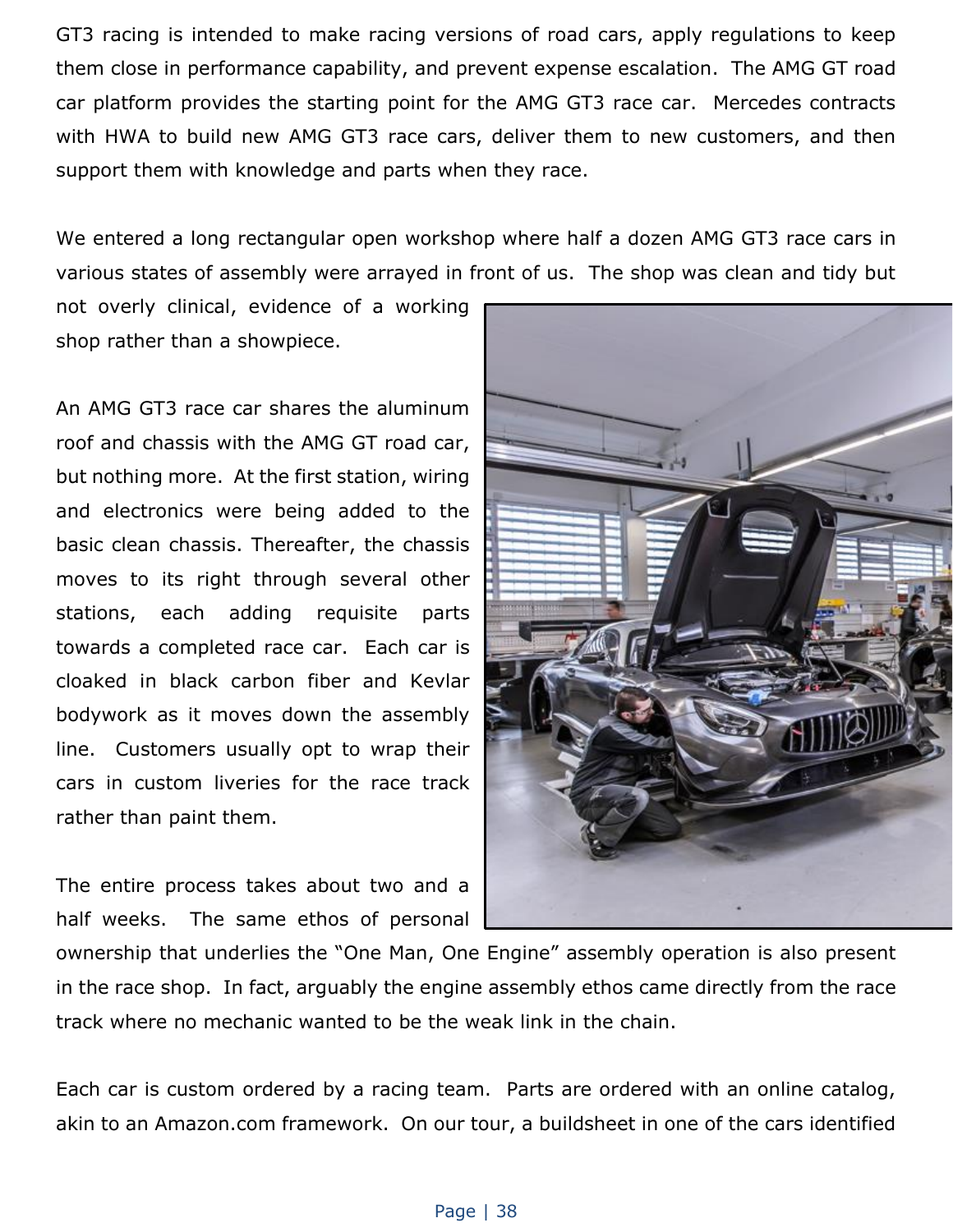it as an IMSA Endurance Specification order. Prudence prevents naming the customer but perhaps we'll see it on track in the US in 2018!

In endurance specification, it takes in excess of €394,000 (plus VAT where applicable) to buy a GT3 race car. A sprint version is slightly less given modest component differences like the size of the fuel tank. A GT4 variant is planned with a slightly lower price tag as it is more directly tied to the road car.



Looking at the plumbing in the engine compartment of one car nearing completion, we discussed the longevity of race engines. Most regulatory frameworks where GT3 cars race require the engines to be de-tuned from stock to balance their performance with other marques. The objective is cost control to prevent teams and owners from investing unsustainable amounts of money in pursuit of slimmer and slimmer performance edges.

Ironically, we learned that de-tuning also had the effect of dramatically extending engine life, so engine re-builds are far less frequent than might be otherwise thought. In fact, one AMG racing engine should last for an entire season, even if it the schedule includes a 24-hour race. Teams and car owners certainly appreciate that gentle

touch to their racing budgets.

As we neared the end of the assembly line of new race cars, our host turned with a glint in his eye and suggested that we might be in for a surprise in the smaller bay around the corner.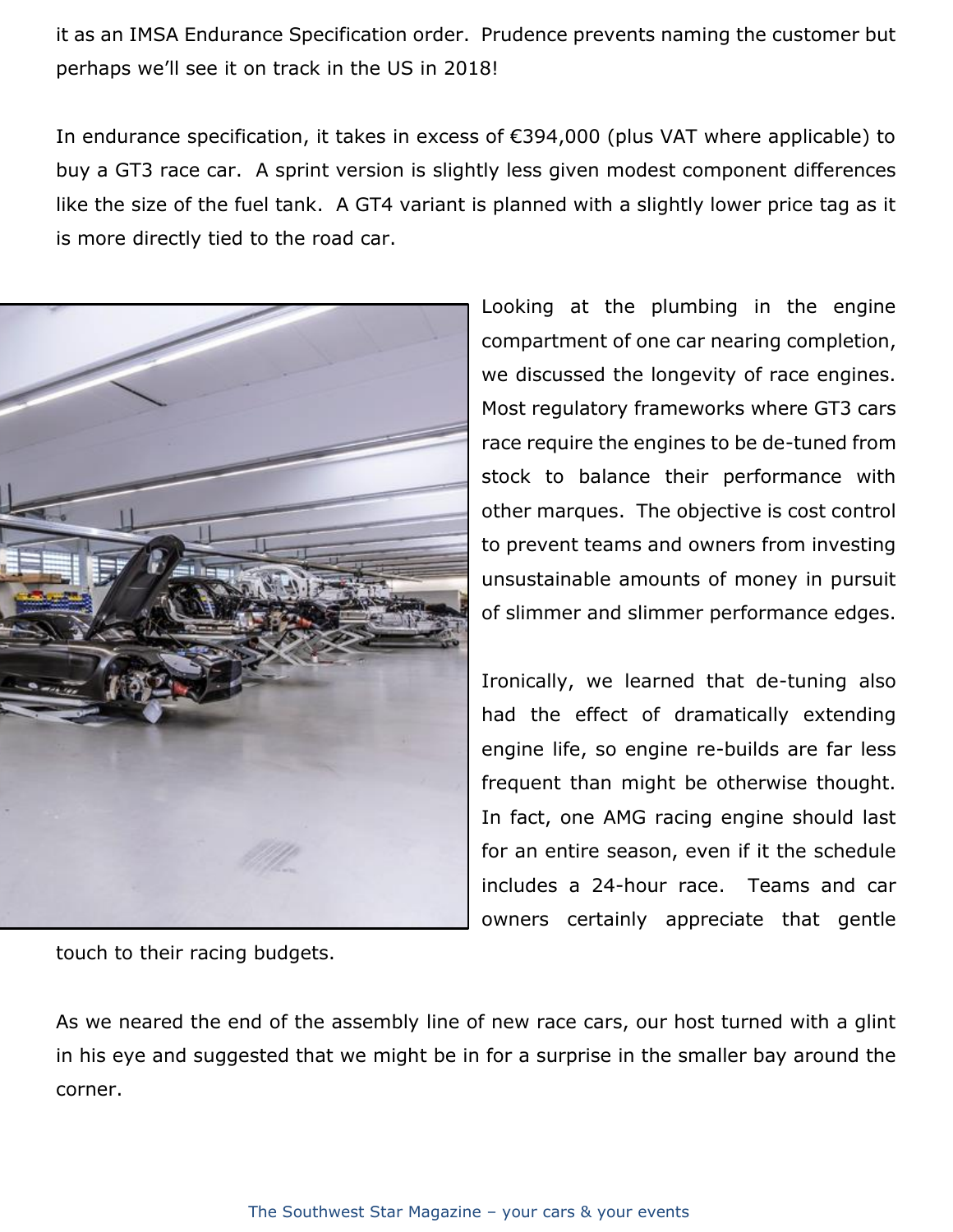Here is a tip for your AMG/HWA tour – when the host suggests that there might be something interesting to see, believe him. And follow him.

We did both and found ourselves in the midst of five brand new AMG GT3 race cars. Each was clean, shiny, and being readied for their imminent trip to the Nürburgring for the 24 hour race. Each would soon claim the attention of drivers, crews, marshals, photographers, hundreds of thousands of fans, and worldwide television, radio and internet audiences. Each would soon be screaming down straightaways and into corners with precious margins between other cars, straining for position. But at that moment, in the company of our hosts and a few mechanics, we shared a few quiet moments with five members of the AMG racing fleet.

Subsequently, our host suggested that we might also like to see what was parked just outside in the bright sunshine. Remember the tip for your AMG/HWA tour – when the host suggests that there might be something interesting to see, believe him. And follow him.



Page | 40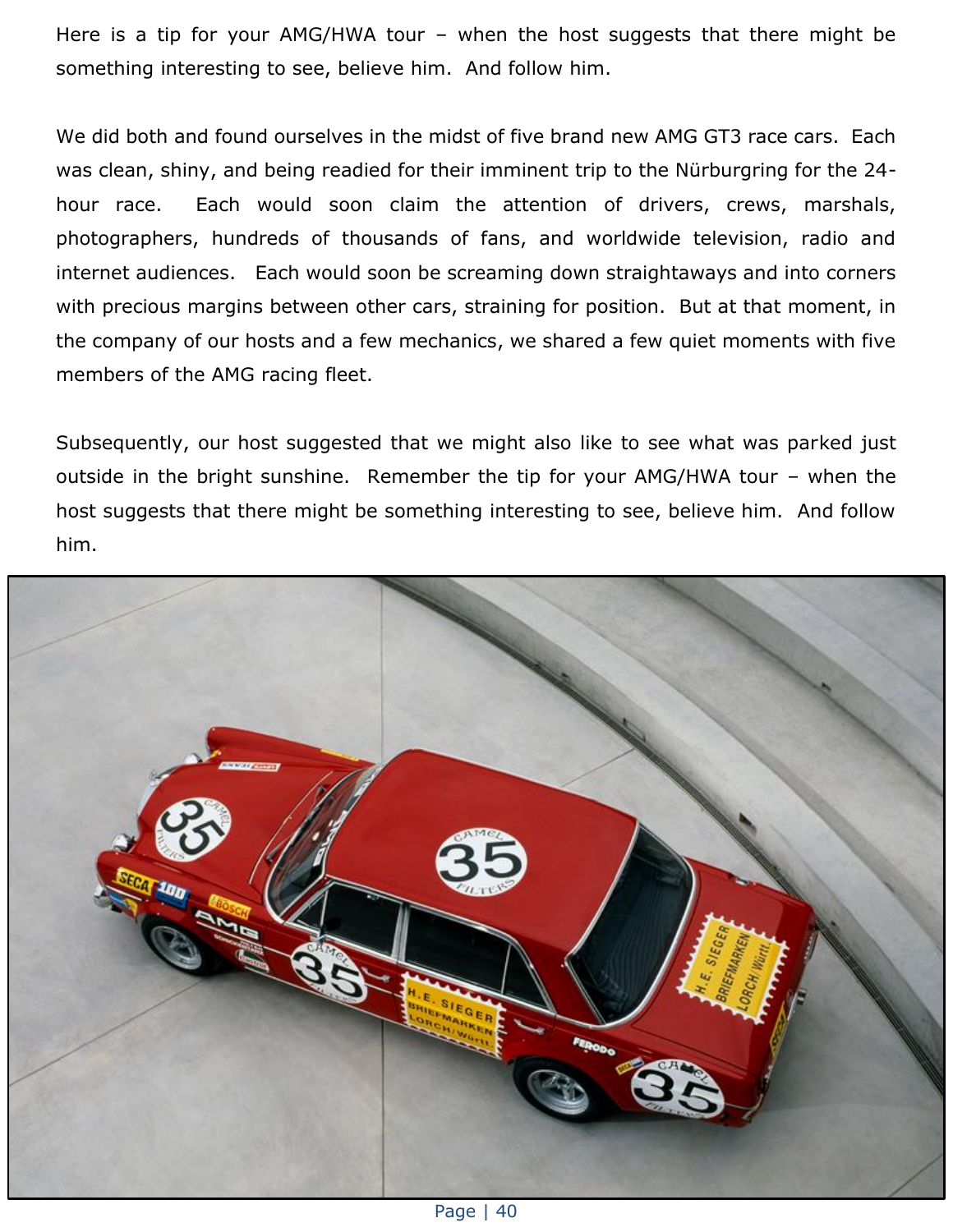

To the left sat an accurate replica of the 1971 Spa 24 hour winner. The red 300 SEL 4 door sedan serves as AMG's official homage to the car that made it famous. The original is lost to history, having been sold off after the race. (In those days, race cars were a means to an end and certainly not collector items, so selling an old and used racecar converted junk into cash which was important for a small company.) When we saw it, the car was awaiting transport to the Nürburgring to join five other AMG race cars in a historic display at the AMG compound in the paddock.

To the right sat a silver 1999 Mercedes Benz CLK-GTR Roadster. The CLK-GTR is a rarity. After 20 coupes were built, five roadsters were built, all based on the race car because of a regulatory requirement for the race car to have a corresponding road car version. The prices were eye watering, the styling exotic, and the 6.9 liter V-12 incorporated into the carbon fiber monocoque chassis. HWA developed and built both the CLK-GTR race car and road car in an unprecedented 128 days, from first paper sketches to its arrival at the race track. The race cars and both version of road cars have become highly prized given their novelty, rarity, styling and V-12 engine. The driving experience is likely a lifechanging event. We await the opportunity to report further if a current CLK-GTR owner would like to extend a driving/riding invitation to The Southwest Star.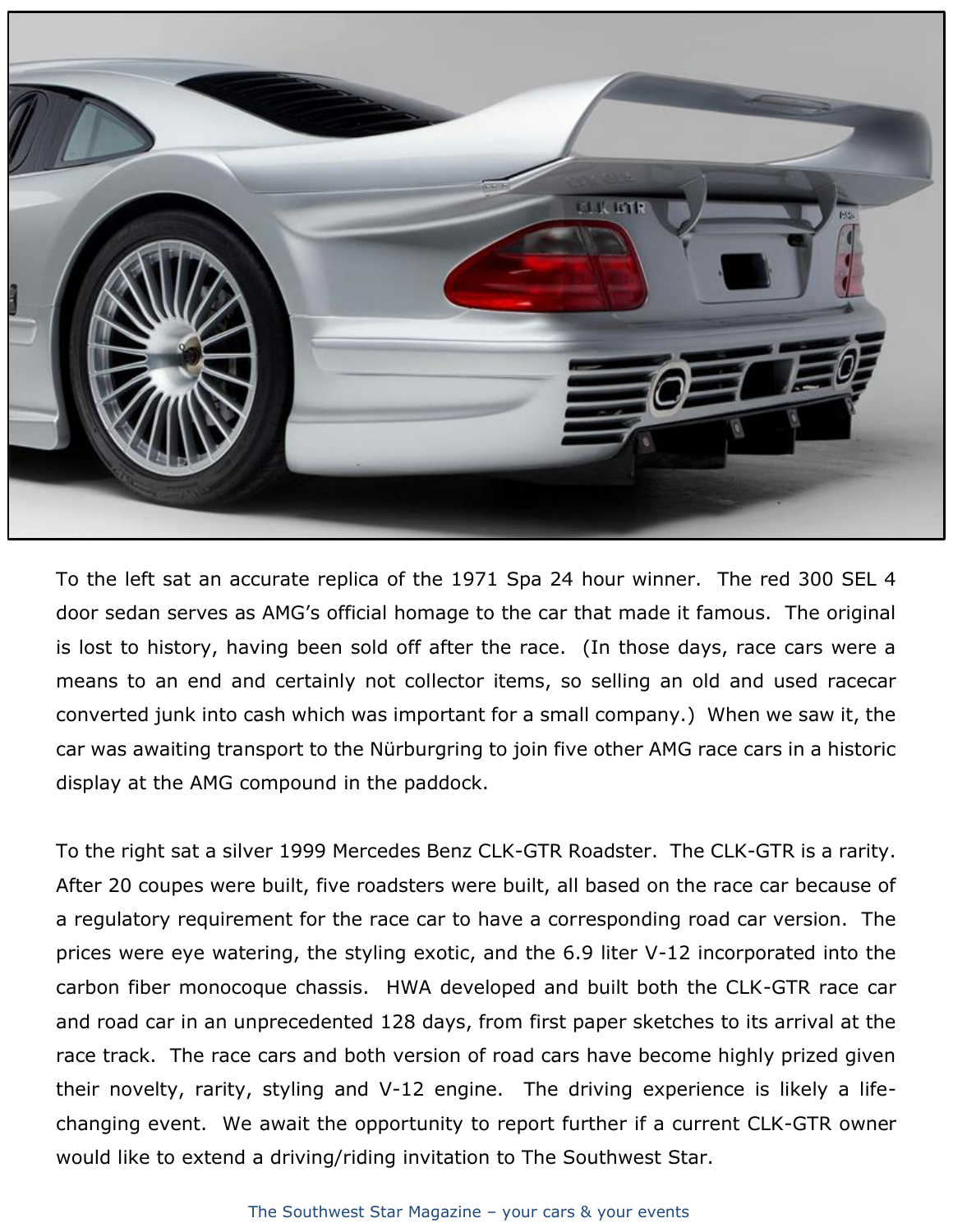A closer inspection failed to spot a chassis plate in the usual location on the left side door sill. With a wry smile, our hosts informed us that this was not just a Mercedes Benz CLK-GTR roadster built by HWA but rather THE prototype for the five production CLK-GTR roadsters. In other words, we were spending time with a unicorn.

At this point, the restriction on photography was causing physical cranial pain.

We then moved to see another of HWA's talents – restoration. A pair of vintage 300SL roadsters sat off to the side with no fanfare or ropes. One crème color car was hoisted on a lift, showing off the results of its completed restoration. It was magnificent. It was likely cleaner than when it originally left the factory and sat on the showroom floor. The other was still in progress with the rolling chassis fully stripped down to the tubes on the floor and the body covered in the cocoon of plastic on a lift. Lest there be any doubt, a close look at an original 300SL rolling chassis is remarkable. We could still see the remnants of fibers where the chassis was bonded to the body. As we looked over the tubes, our host drew the analogy of a tudor house where the timbers provide structural support but drew additional strength from the stabilizing elements and body around it.

Walking along, we paused for a few minutes in front of a cabinet of victory wreaths and trophies to talk about the technical merits of an impossibly light carbon fiber driveshaft our host handed us. While we were focused on the driveshaft, our host again suggested that we turn around for another surprise.

Now that we've learned to follow our host's lead in such things, we obliged and saw a 2006 Mercedes Benz CLK-DTM AMG Cabriolet rolling into the shop – one of only one hundred built. The car is an homage to a DTM (German touring car) race car with 582 horsepower from a 5.5 liter V-8 engine. From a standing stop, 60 mph takes only 4 seconds and terminal velocity comes at 186 mph – both of which are ridiculous numbers for a convertible.

The cabriolet version was built after Mercedes AMG built 100 coupe versions which sold out immediately. With overwhelming demand but a promise to make only 100, the obvious solution was to make 100 cabriolet versions.